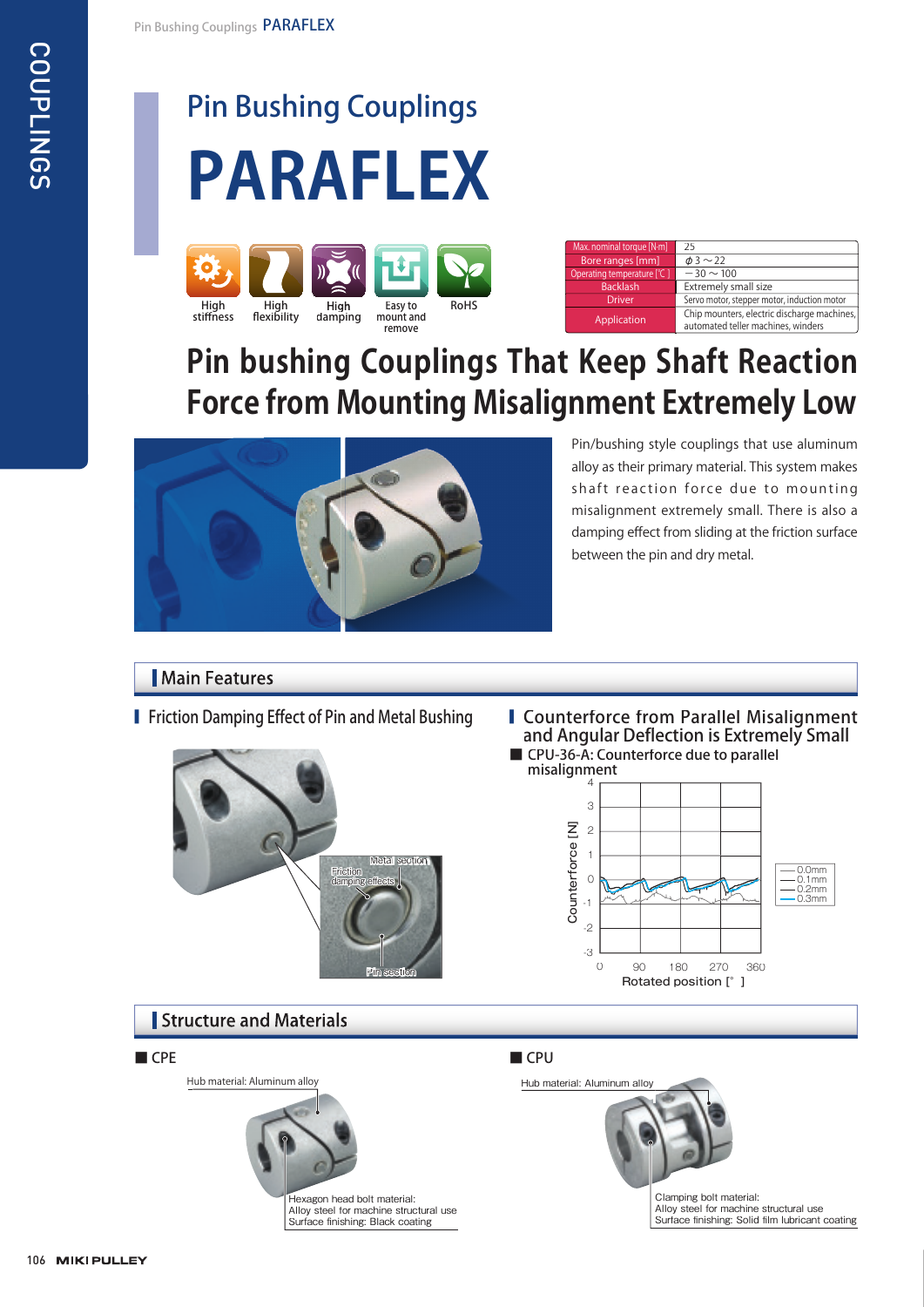# **CPE Models**

#### **Specifications**

| Model         | <b>Torque</b>           |                 | <b>Misalignment</b>     |         | Max.                           |                                         |                                         |                     |
|---------------|-------------------------|-----------------|-------------------------|---------|--------------------------------|-----------------------------------------|-----------------------------------------|---------------------|
|               | <b>Nominal</b><br>[N·m] | Max.<br>$[N-m]$ | <b>Parallel</b><br>[mm] | Angular | rotation speed<br>$[min^{-1}]$ | <b>Torsional stiffness</b><br>[N·m/rad] | <b>Moment of inertia</b><br>[ $kg·m²$ ] | <b>Mass</b><br>[kg] |
| <b>CPE-19</b> | 0.7                     | 1.4             | 0.2                     |         | 6000                           | 500                                     | $0.69 \times 10^{-6}$                   | 0.015               |
| <b>CPE-29</b> |                         | 4               | 0.2                     |         | 6000                           | 700                                     | $5.80 \times 10^{-6}$                   | 0.050               |
| <b>CPE-39</b> |                         | 10              | 0.2                     |         | 6000                           | 1900                                    | $18.50 \times 10^{-6}$                  | 0.080               |

\* Torques for CPE-19 are values when the bore diameter is at least equal to 4 mm.

\* Max. rotation speed does not take into account dynamic balance. \* The moment of inertia and mass are measured for the maximum bore diameter.

#### **Dimensions**



|               |      |               |    |      |      |                |                | Unit [mm]    |
|---------------|------|---------------|----|------|------|----------------|----------------|--------------|
| <b>Model</b>  |      | $d1 \cdot d2$ | D  |      |      | L <sub>2</sub> | M              |              |
|               | Min. | Max.          |    |      | L1   |                |                | $\mathbf{A}$ |
| <b>CPE-19</b> |      |               | 19 | 19.4 |      |                | M2.5           | b            |
| <b>CPE-29</b> |      | 14            | 29 | 30   | 9.5  | 4.5            | M <sub>3</sub> | 10           |
| <b>CPE-39</b> |      | 20            | 39 | 40   | 12.5 |                | M4             | 14           |

\* Insert the shaft to at least the dimension L1. (Note that the shaft cannot go all the way through.) \* The recommended processing tolerance for paired mounting shafts is the h7 class.



\* Torque on the CPE-19 with a bore diameter of 3 mm is limited by holding force in the shaft coupling component, so nominal torque is 0.4 N·m and maximum torque is 0.8 N·m.<br>\* Bore diameters between the minimum and maximums





Bore diameter: d1 (Small diameter) - d2 (Large diameter) B: Clamping hub Size

CAD

#### **COUPLINGS**

| <b>ETP BUSHINGS</b>                                    |
|--------------------------------------------------------|
| <b>ELECTROMAGNETIC</b><br><b>CLUTCHES &amp; BRAKES</b> |
| <b>SPEED CHANGERS</b>                                  |
| & REDUCERS<br><b>INVERTERS</b>                         |
| <b>LINEAR SHAFT DRIVES</b>                             |
| <b>TORQUE LIMITERS</b>                                 |

SERIES

|  | <b>Metal Disc</b><br>Couplings<br><b>SERVOFLEX</b>            |
|--|---------------------------------------------------------------|
|  | High-rigidity<br>Couplings<br><b>SERVORIGID</b>               |
|  | <b>Metal Slit</b><br>Couplings<br><b>HELI-CAL</b>             |
|  | <b>Metal Coil Spring</b><br>Couplings<br><b>BAUMANNFLEX</b>   |
|  | <b>Pin Bushing</b><br><b>Couplings</b><br><b>PARAFLEX</b>     |
|  | <b>Link Couplings</b><br><b>SCHMIDT</b>                       |
|  | <b>Dual Rubber</b><br>Couplings<br><b>STEPFLEX</b>            |
|  | <b>Jaw Couplings</b><br><b>MIKI PULLEY</b><br><b>STARFLEX</b> |
|  | <b>Jaw Couplings</b><br><b>SPRFLEX</b>                        |
|  | <b>Plastic Bellows</b><br>Couplings                           |

| Jaw Couplings<br><b>SPRFLEX</b>                          |
|----------------------------------------------------------|
| <b>Plastic Bellows</b><br>Couplings<br><b>BELLOWFLEX</b> |
| <b>Rubber and Plastic</b><br>COUPLINGS                   |

#### MODELS

| <b>CPE</b> |  |  |  |  |  |  |  |  |  |  |
|------------|--|--|--|--|--|--|--|--|--|--|
|            |  |  |  |  |  |  |  |  |  |  |
| CPU        |  |  |  |  |  |  |  |  |  |  |

**CENTAFLEX**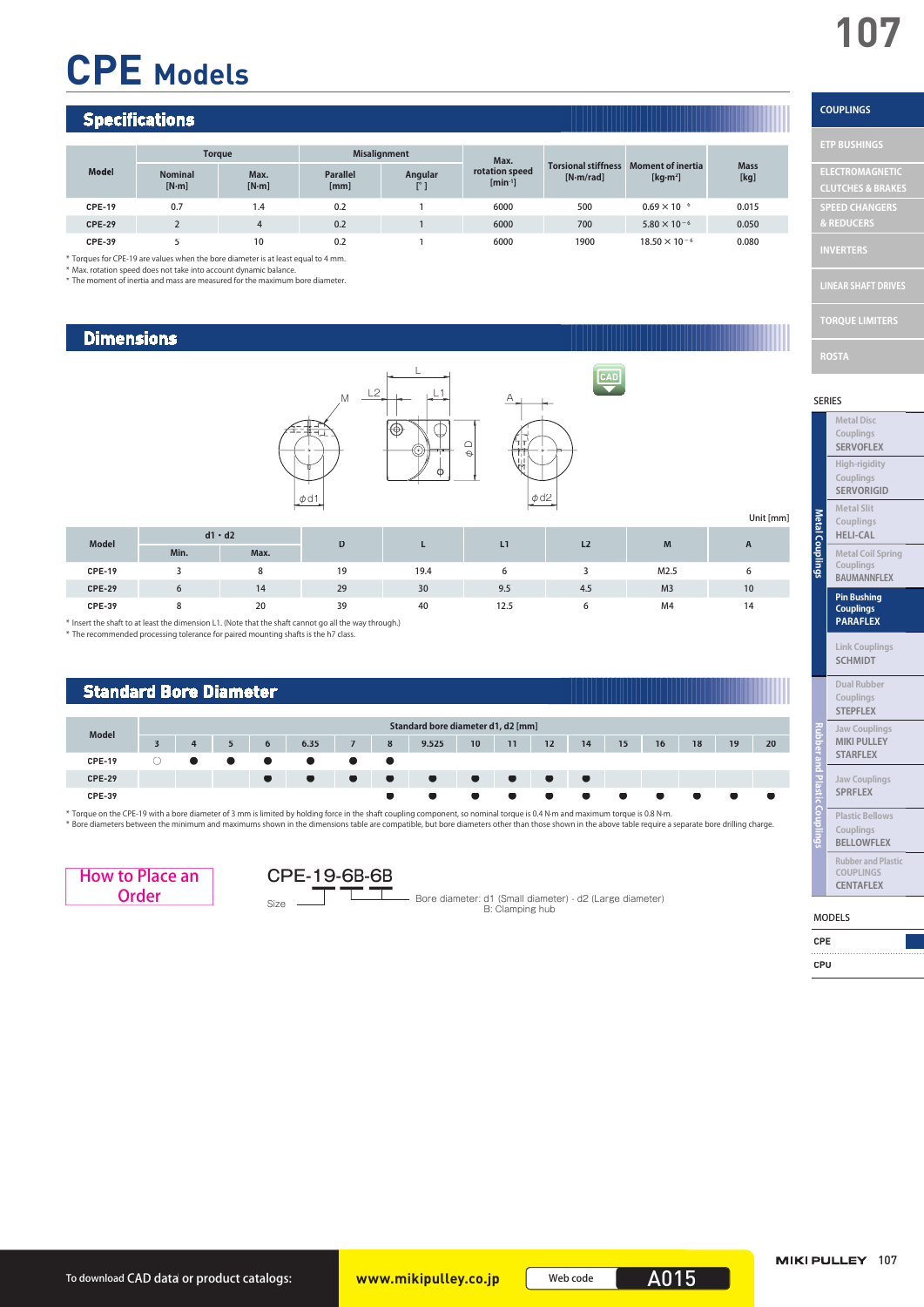## **CPU Models**

#### **Specifications**

COUPLINGS COUPLINGS

|                 |                              |                         | <b>Misalignment</b>     |                                            |                                         |                                                                     |                     |
|-----------------|------------------------------|-------------------------|-------------------------|--------------------------------------------|-----------------------------------------|---------------------------------------------------------------------|---------------------|
| <b>Model</b>    | <b>Rated torque</b><br>[N·m] | <b>Parallel</b><br>[mm] | Angular<br>$[^{\circ}]$ | <b>Max. rotation speed</b><br>$[min^{-1}]$ | <b>Torsional stiffness</b><br>[N·m/rad] | <b>Moment of inertia</b><br>$\left[\text{kg}\cdot\text{m}^2\right]$ | <b>Mass</b><br>[kg] |
| <b>CPU-26-A</b> | 2.2                          | 0.3                     | 4                       | 4000                                       | 600                                     | $3.57 \times 10^{-6}$                                               | 0.04                |
| <b>CPU-36-A</b> | 10                           | 0.4                     | $\overline{4}$          | 3500                                       | 1350                                    | $1.64 \times 10^{-5}$                                               | 0.09                |
| <b>CPU-46-A</b> | 25                           | 0.5                     | 4                       | 3000                                       | 1650                                    | $5.33 \times 10^{-5}$                                               | 0.19                |

\* Max. rotation speed does not take into account dynamic balance.

\* The moment of inertia and mass are measured for the maximum bore diameter.

#### **Dimensions**





CAD

Unit [mm]

| <b>Model</b>    | $d1 \cdot d2$ |      |    |     |    |    | L2   | M              |              |  |
|-----------------|---------------|------|----|-----|----|----|------|----------------|--------------|--|
|                 | Min.          | Max. | D  | −   |    |    |      |                | $\mathbf{A}$ |  |
| <b>CPU-26-A</b> | b             | 12   | 26 | 0.3 | 36 | 12 |      | M <sub>3</sub> |              |  |
| <b>CPU-36-A</b> | 8             | 18   | 36 | 0.3 | 44 | 15 | 4.75 | M <sub>4</sub> | 13<br>יי     |  |
| <b>CPU-46-A</b> | 10            | 22   | 46 | 0.3 | 54 | 18 | 6.5  | M <sub>5</sub> | 16           |  |

\* Insert the shaft to at least the dimension L1. (Note that the shaft cannot go all the way through.) \* The recommended processing tolerance for paired mounting shafts is the h7 class.

#### **Standard Bore Diameter**

| <b>Model</b>    |   |      |   |   |       |    |           | Standard bore diameter d1, d2 [mm] |           |    |    |    |    |    |    |
|-----------------|---|------|---|---|-------|----|-----------|------------------------------------|-----------|----|----|----|----|----|----|
|                 | 6 | 6.35 | 8 | 9 | 9.525 | 10 | 11        | 12                                 | 14        | 15 | 16 | 18 | 19 | 20 | 22 |
| <b>CPU-26-A</b> |   |      |   |   |       |    |           |                                    |           |    |    |    |    |    |    |
| <b>CPU-36-A</b> |   |      |   |   |       |    | $\bullet$ | <b>Service</b>                     | $\bullet$ |    |    |    |    |    |    |
| <b>CPU-46-A</b> |   |      |   |   |       |    |           |                                    |           |    |    |    |    |    |    |

\* Bore diameters between the minimum and maximums shown in the dimensions table are compatible, but bore diameters other than those shown in the above table require a separate bore drilling charge.



### How to Place an CPU-36-A-12B-12B

Size

Type A: Aluminum type

Bore diameter: d1 (Small diameter) - d2 (Large diameter) B: Clamping hub

108 MIKI PULLEY